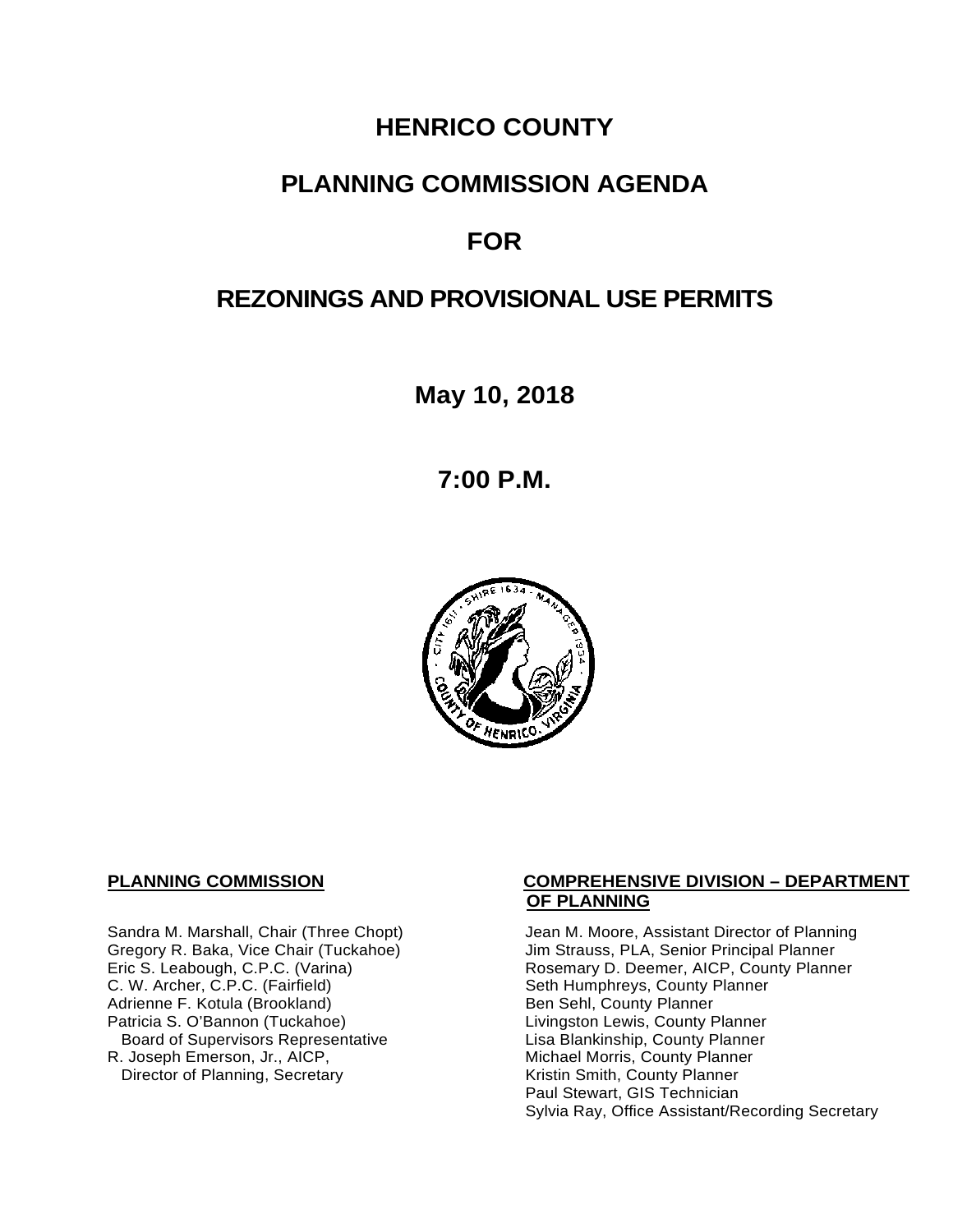#### **PLANNING COMMISSION REZONING MEETING PRELIMINARY AGENDA MAY 10, 2018**

**BEGINNING AT 6:00 P.M.**

**WELCOME:**

**PLEDGE OF ALLEGIANCE:**

**RECOGNITION OF NEWS MEDIA:**

**CALL TO ORDER:**

**REQUESTS FOR WITHDRAWALS AND DEFERRALS: (0); (1)**

**REQUESTS FOR EXPEDITED ITEMS: (0)**

**CASES TO BE HEARD: (6)**

**ORDINANCE –** To Amend and Reordain Section 24-3 Titled "Definitions," Section 24-12 Titled "Conditional uses permitted by special exception," Section 24-13 Titled "Accessory uses permitted," Section 24-13.01 Titled "Development standards and conditions for permitted uses," Section 24-28 Titled "Principal uses permitted," Section 24-29 Titled "Conditional uses permitted by special exception," Section 24-36 Titled "Conditional uses permitted by special exception," Section 24-94 Titled "Table of regulations," and Section 24-121 Titled "Conditional zoning or zone approval" of the Code of the County of Henrico, and to add a new Section 24-32.2 Titled "Conditional uses permitted by special exception," and Section 24-38.1 Titled "Conditional uses permitted by special exception." This ordinance allows for short-term rentals of real estate for periods of fewer than 30 consecutive days. Specifically, this ordinance allows hosted short-term rentals by right in detached, single-family dwelling residential districts up to 30 days in a calendar year. For all other short-term rentals in residential districts, this ordinance requires the operator of the rental to obtain a conditional use permit. All short-term rentals would be subject to regulations limiting rentals to the operator's primary residence and limiting the use of guesthouses, the number of short-term renters and pets, and the length of rentals. The ordinance would also require the provision of life-safety equipment consistent with the building code, prohibit rentals to minors and double-booking, require the posting of certain information within the rental, and require the designation of responsible persons to respond to complaints. Finally, the ordinance adds and revises definitions related to the rental of real estate. **Staff – Miguel Madrigal**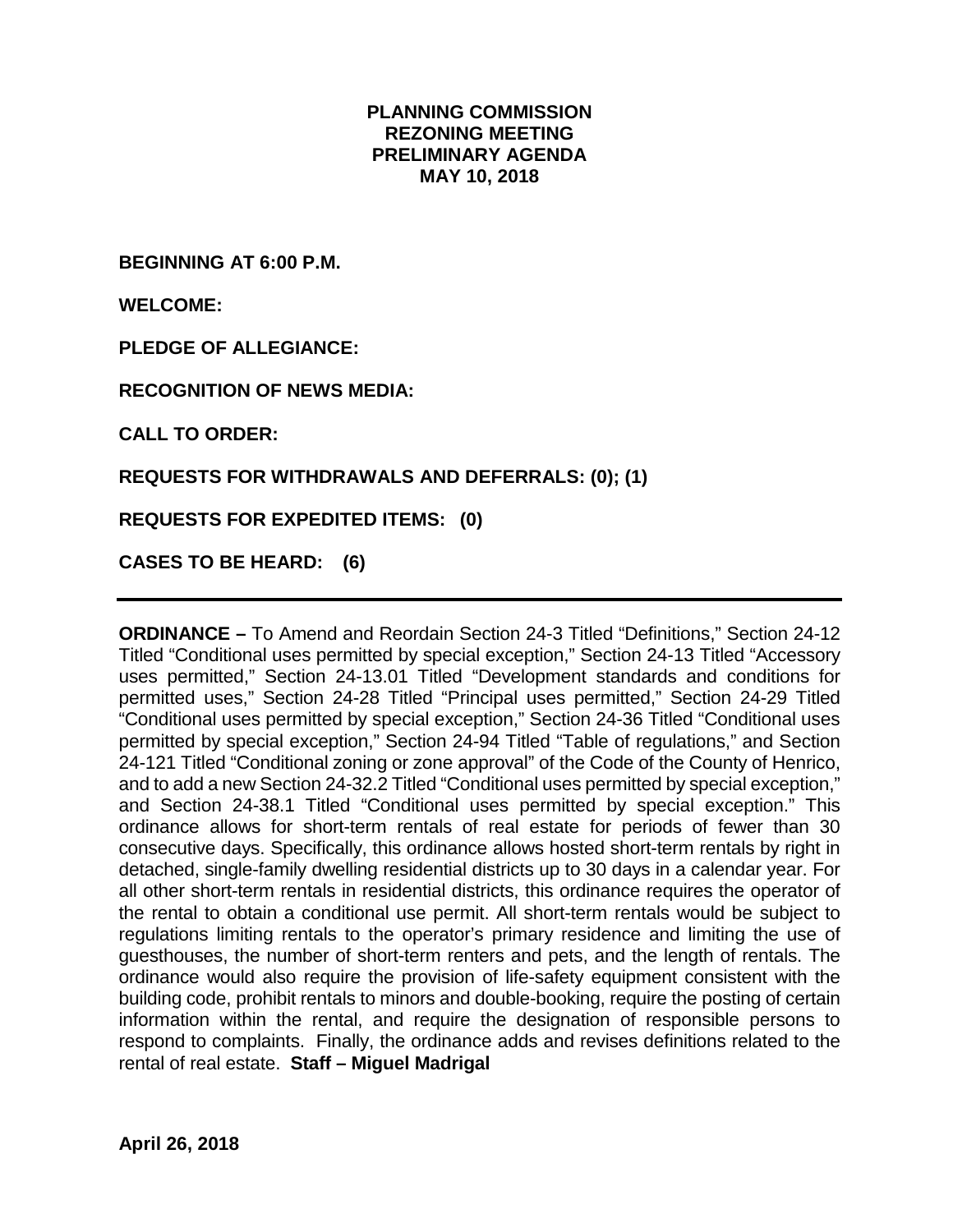**ORDINANCE –** To Amend and Reordain Section 24-3 Titled "Definitions," Section 24-32 Titled "Principal uses permitted," Section 24-51 Titled "Principal uses permitted," Section 24-54.1 Titled "Principal uses permitted," Section 24-57 Titled "Development standards and conditions for permitted uses," Section 24-58.1 Titled "Principal uses permitted," Section 24-61 Titled "Development standards and conditions for permitted uses," Section 24-62.1 Titled "Principal uses permitted," Section 24-66 Titled "Principal uses permitted (subject to the conditions required in section 24-69)," Section 24-68 Titled "Accessory uses permitted," Section 24-70 Titled "Principal uses permitted," Section 24-72 Titled "Accessory uses permitted," and Section 24-96 Titled "Off-street parking requirements" of the Code of the County of Henrico. This ordinance allows a variety of brewery, distillery, and winery uses in business, industrial, and agricultural zoning districts of Henrico County. Specifically, this ordinance allows (i) microbreweries in the urban mixed use district and B-2 and B-3 business districts, (ii) farm wineries, limited breweries, and limited distilleries, in the A-1 agricultural district, (iii) microbreweries, breweries that produce no more than 15,000 barrels of beer per calendar year, and wineries, in the M-1 light industrial district and M-2 general industrial district, and (iv) breweries located at least 300 feet from any R (residential) district and distilleries located at least 600 feet from any R (residential) district, in the M-2 general industrial district. The ordinance also defines "brewery," "distillery," "farm winery," "limited brewery," "limited distillery," "microbrewery," and "winery." Finally, the ordinance specifies off-street parking requirements of one space for each 100 square feet of floor area for restaurants, dine-in or take-out, including tasting rooms and other areas designated for on-premises consumption of alcoholic beverages at a brewery, distillery, or winery. **Staff – Ben Blankinship** 

### **BEGINNING AT 7:00 P.M.**

#### **TUCKAHOE:**

None.

#### **BROOKLAND:**

#### *(Deferred from the April 12, 2018 Meeting)*

**REZ2017-00032 Arthur McGurn for The McGurn Company:** Request to conditionally rezone from R-2 One-Family Residence District and [R-6C] General Residence District (Conditional) to R-5AC General Residence District (Conditional) Parcel 767-760-8701 and part of Parcel 768-760-1507 containing 3.89 acres located at the northeast intersection of Hungary and Hungary Spring Roads. The applicant proposes a zero lot line development of no more than 12 homes. The District allows a maximum overall density of 9 units per acre. The use will be controlled by proffered conditions and zoning ordinance regulations. The 2026 Comprehensive Plan recommends Suburban Residential 2, density should not exceed 3.4 units per acre. **Staff – Rosemary Deemer (Deferral Requested to the July 12, 2018 Meeting)**

## **VARINA:**

## *(Deferred from the April 12, 2018 Meeting)*

**REZ2018-00014 Leroy Chiles for Quality of Life of VA LLC:** Request to conditionally rezone from R-4 One-Family Residence District, B-1 Business District, and M-1 Light Industrial District to R-5AC General Residence District (Conditional) Parcel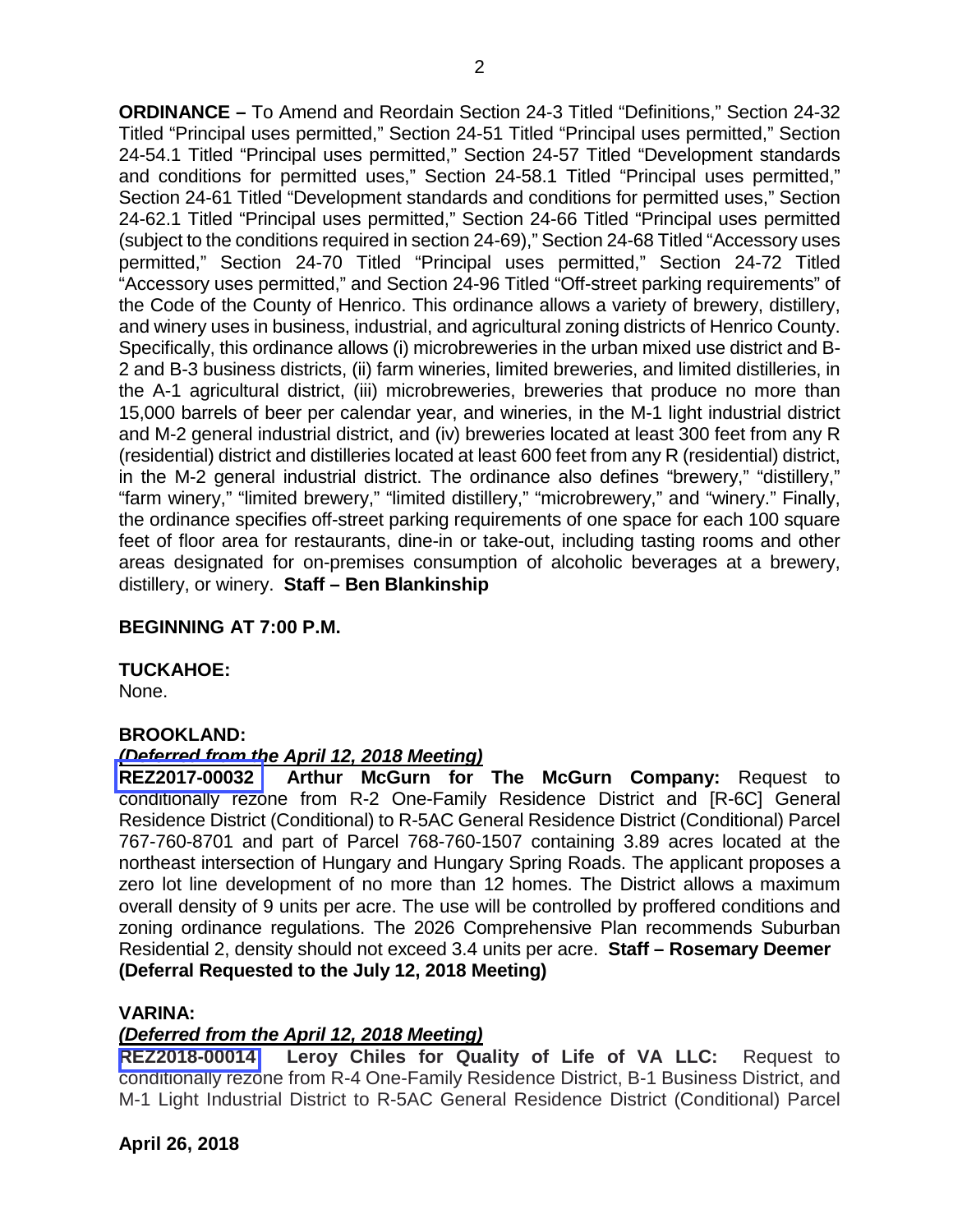805-710-1834 containing 11.7 acres located south of Darbytown Road approximately 300' south of its intersection with Oregon Avenue. The applicant proposes detached, zero lot line units. The R-5A District allows a minimum lot area of 5,625 square feet and a maximum overall density of 6 units per acre. The use will be controlled by zoning ordinance regulations and proffered conditions. The 2026 Comprehensive Plan recommends Suburban Residential 2, density should not exceed 3.4 units per acre and Environmental Protection Area. **Staff – Seth Humphreys** 

**REZ2018-00021 John Montgomery for Godsey & Son, Inc.:** Request to conditionally rezone from A-1 Agricultural District to M-2C General Industrial District (Conditional) Parcels 813-711-5121 and 813-711-6615 containing 4.506 acres located on the north line of Charles City Road approximately 500' west of Glen Alden Drive. The applicant proposes office and industrial uses. The uses will be controlled by zoning ordinance regulations and proffered conditions. The 2026 Comprehensive Plan recommends Planned Industrial. The site is in the Airport Safety Overlay District. **Staff – Michael Morris** 

#### **FAIRFIELD:**

**REZ2018-00023 Land One, LLC:** Request to rezone from R-5C General Residence District (Conditional) and B-2C Business District (Conditional) to R-5C General Residence District (Conditional) Parcel 804-737-7961 and part of Parcel 804-736-0481 containing 20.58 acres located on the north line of Neale Street approximately 300' east of its intersection with Mechanicsville Turnpike (U.S. Route 360). The applicant proposes a townhouse development. The use will be controlled by zoning ordinance regulations and proffered conditions. The 2026 Comprehensive Plan recommends Urban Residential and Commercial Concentration. The site is in the Airport Safety Overlay District. **Staff – Rosemary Deemer** 

#### **THREE CHOPT:**

#### *(Deferred from the April 12, 2018 Meeting)*

**REZ2018-00005 John Chandler & Company LLC:** Request to conditionally rezone from A-1 Agricultural District to R-2AC One-Family Residence District (Conditional) Parcels 751-764-6432 and 751-764-6608 containing 3.59 acres located on the east line of Thorncroft Drive approximately 300' north of its intersection with Chicopee Road. The applicant proposes five (5) single-family residences. The use will be controlled by zoning ordinance regulations and proffered conditions. The 2026 Comprehensive Plan recommends Suburban Residential 1, density should not exceed 2.4 units per acre. **Staff – Michael Morris**

#### *(Deferred from the April 12, 2018 Meeting)*

**REZ2018-00006 Andrew M. Condlin for CR APT Land LC:** Request to conditionally rezone from O-3 Office District and O-3C Office District (Conditional) to UMUC Urban Mixed-Use (Conditional) Parcel 747-759-4312 containing 5.427 acres located on the west line of Cox Road at its overpass of I-64. The applicant proposes a mixed-use multifamily development. The uses will be controlled by zoning ordinance regulations and proffered conditions. The 2026 Comprehensive Plan recommends